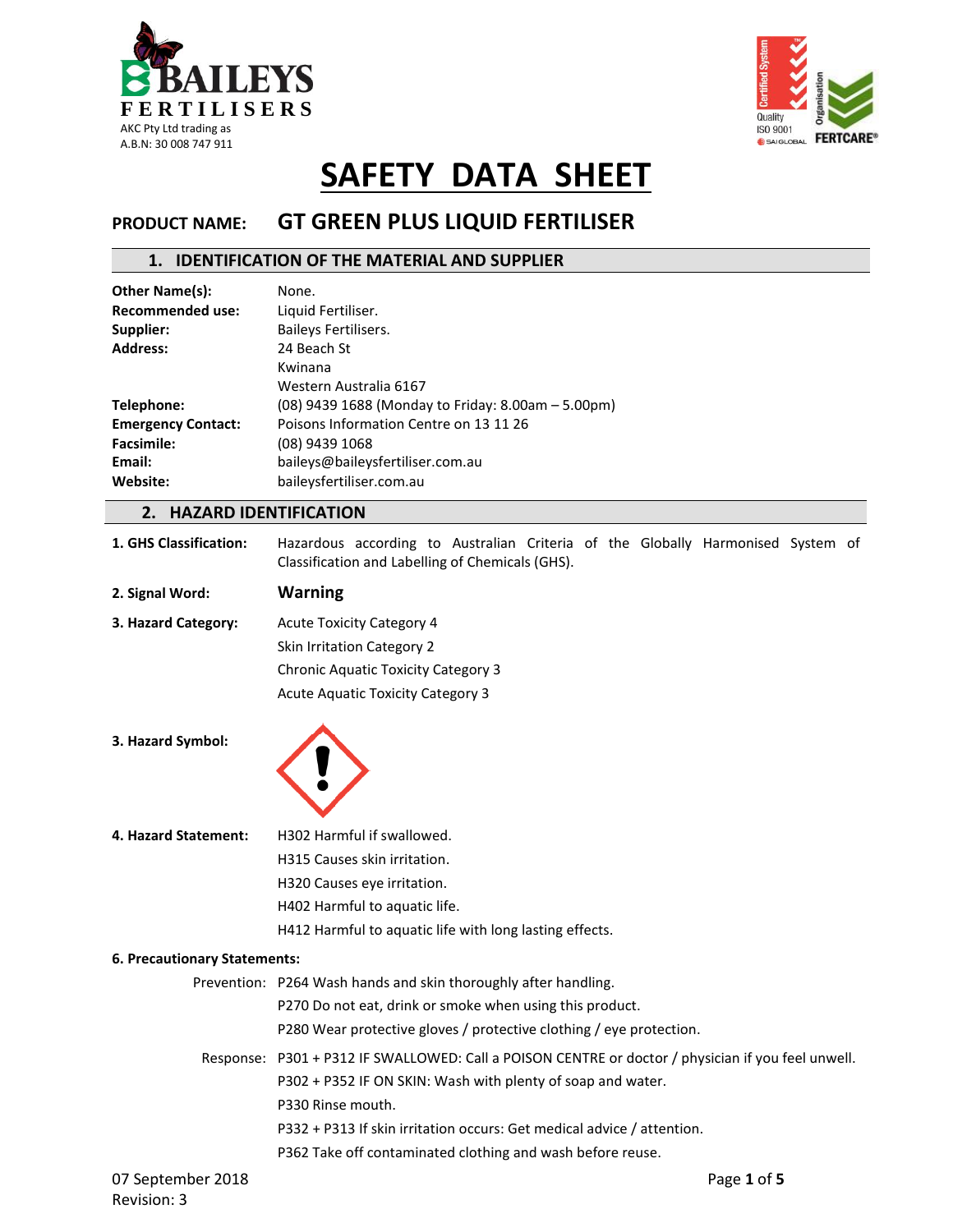



P321 Specific treatment required (see First Aid Instructions in this SDS).

#### Storage: N/A

Disposal: P501 Dispose of contents/container in accordance with local or national regulations.

### **3. COMPOSITION/INFORMATION ON INGREDIENTS**

| <b>Chemical Name</b>    | <b>CAS Number</b> | Contents % $W_{w}$ |
|-------------------------|-------------------|--------------------|
| Iron Sulphate           | 7720-78-7         | $5 - 10$           |
| Manganese Sulphate      | 7785-87-7         | $0 - 5$            |
| Non-hazardous materials | N/A               | Remainder          |

| 4. FIRST AID MEASURES        |                                                                                                                                                                                                                |  |  |
|------------------------------|----------------------------------------------------------------------------------------------------------------------------------------------------------------------------------------------------------------|--|--|
| <b>Eye Contact:</b>          | If in eyes, hold eyelids apart and flush continuously with running water. Continue flushing<br>until advised to stop by a Poisons Information Centre, a doctor, or for at least 15 minutes.                    |  |  |
| <b>Skin Contact:</b>         | If skin or hair contact occurs, remove contaminated clothing and flush skin and hair with<br>running water. Continue flushing with water until advised to stop by a Poisons Information<br>Centre or a doctor. |  |  |
| Inhalation:                  | If inhaled, remove from contaminated area. Apply artificial respiration if not breathing.                                                                                                                      |  |  |
| Ingestion:                   | For advice, contact a Poisons Information Centre on 13 1126 (Australia Wide) or a doctor (at<br>once).                                                                                                         |  |  |
| <b>First aid facilities:</b> | Eye wash facilities and safety shower should be available.                                                                                                                                                     |  |  |
|                              | <b>Medical Attention and Special Treatment:</b> Treat symptomatically. Skin abrasions and sores may be aggravated by                                                                                           |  |  |
|                              | exposure.                                                                                                                                                                                                      |  |  |
|                              |                                                                                                                                                                                                                |  |  |

| 5. FIRE FIGHTING MEASURES     |                                                                                                                       |
|-------------------------------|-----------------------------------------------------------------------------------------------------------------------|
| Flammability:                 | Non-flammable. May evolve toxic gases if strongly heated. May evolve nitrogen oxides<br>when heated to decomposition. |
| <b>Extinguishing Media:</b>   | Use an extinguishing agent suitable for the surrounding fire.                                                         |
| <b>Fire/Explosion Hazard:</b> | No fire or explosion hazard exists.                                                                                   |
| <b>Hazchem Code:</b>          | Not available.                                                                                                        |

### **6. ACCIDENTAL RELEASE MEASURES**

**Personal precautions, protective equipment and emergency procedures:** Wear Personal Protective Equipment (PPE) as detailed in section 8 of the SDS.

**Environmental precautions:** Prevent product from entering drains and waterways.

**Methods of cleaning up:** Contain spillage, then cover / absorb spill with non-combustible absorbent material (vermiculite, sand, or similar), collect and place in suitable containers for disposal.

**Reference to other sections:** See sections 8 and 13 for exposure controls and disposal.

### **7. HANDLING AND STORAGE**

**Precautions for safe handling:** Before use carefully read the product label. Use of safe work practices are recommended to avoid eye or skin contact and inhalation. Observe good personal hygiene, including washing of hands before eating. Prohibit eating, drinking and smoking in contaminated areas.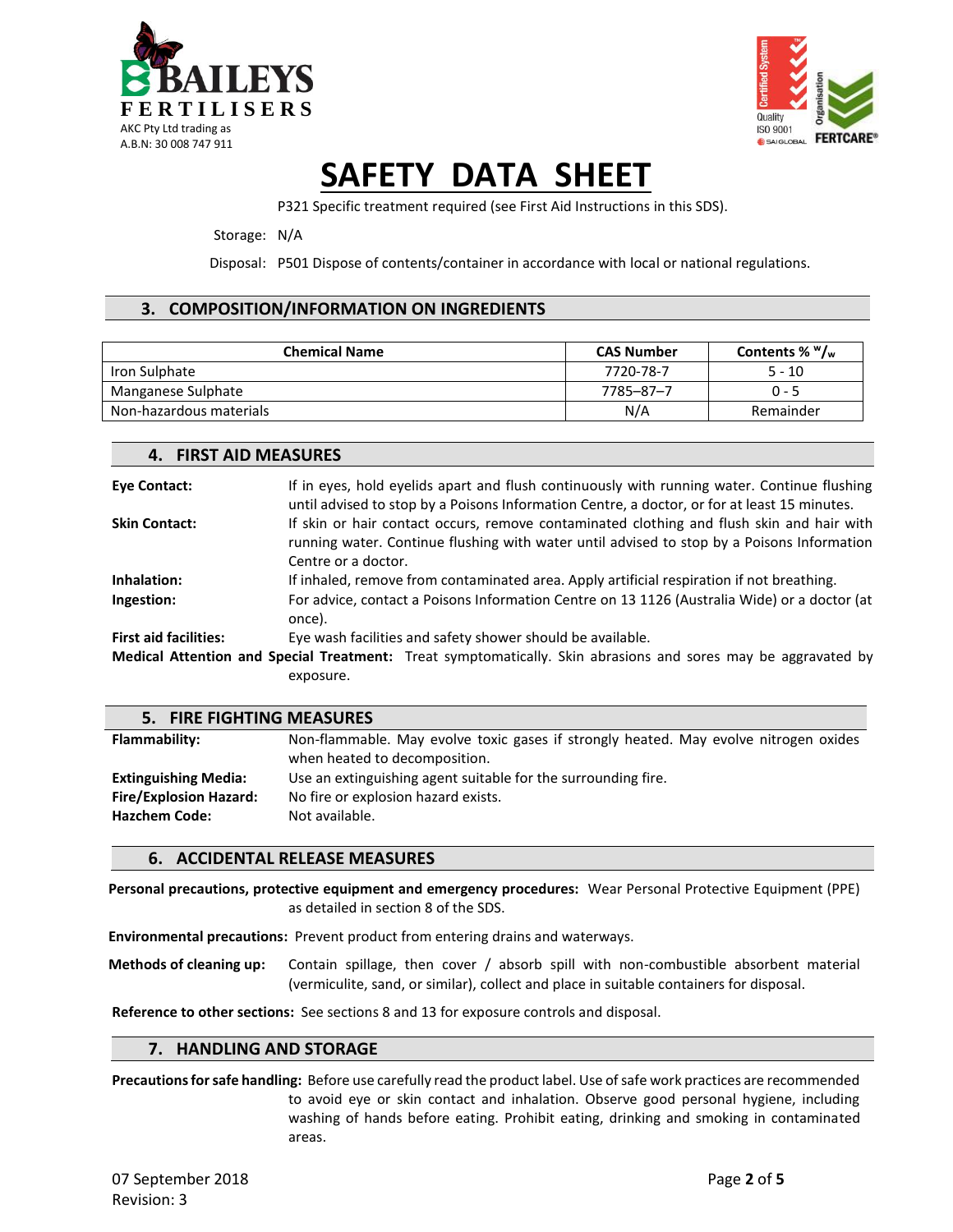



**Conditions for safe storage, including any incompatibilities:** Store in a cool, dry, well ventilated area, removed from

incompatible substances. Specific end use(s): No information provided.

### **8. EXPOSURE CONTROLS/PERSONAL PROTECTION**

| <b>Control parameters</b>    |                                                                                                                                                                                                 |                                                                |  |  |
|------------------------------|-------------------------------------------------------------------------------------------------------------------------------------------------------------------------------------------------|----------------------------------------------------------------|--|--|
| <b>Exposure standards:</b>   |                                                                                                                                                                                                 | No exposure standards have been entered for this product.      |  |  |
| <b>Biological limits:</b>    |                                                                                                                                                                                                 | No biological limit values have been entered for this product. |  |  |
| <b>Exposure controls</b>     |                                                                                                                                                                                                 |                                                                |  |  |
| <b>Engineering controls:</b> | Use in well ventilated areas.                                                                                                                                                                   |                                                                |  |  |
| PPE:                         | Eye / Face<br>Wear splash-proof goggles.<br><b>Hands</b><br>Wear PVC or rubber gloves.<br>When using large quantities or where heavy contamination is likely, wear<br><b>Body</b><br>coveralls. |                                                                |  |  |
|                              | Respiratory                                                                                                                                                                                     | Not required under normal conditions of use.                   |  |  |



### **9. PHYSICAL AND CHEMICAL PROPERTIES**

| Appearance                                    | Green / brown liquid      |  |
|-----------------------------------------------|---------------------------|--|
| Odour                                         | Mild odour                |  |
| Flammability                                  | Non flammable             |  |
| <b>Flash Point</b>                            | Not relevant              |  |
| <b>Boiling Point</b>                          | Not available             |  |
| <b>Melting Point</b>                          | Not available             |  |
| <b>Evaporation Rate</b>                       | Not available             |  |
| рH                                            | $2.5 - 3.0$ (5% solution) |  |
| Vapour density                                | Not available             |  |
| <b>Density</b>                                | $1.2 - 1.4$ kg/L          |  |
| Solubility (water)                            | Soluble                   |  |
| Vapour pressure                               | Not available             |  |
| <b>Upper explosion limit</b>                  | Not relevant              |  |
| Lower explosion limit                         | Not relevant              |  |
| <b>Partition coefficient</b>                  | Not available             |  |
| <b>Autoignition temperature</b> Not available |                           |  |
| Decomposition temperature Not available       |                           |  |
| <b>Viscosity</b>                              | Not available             |  |
| <b>Explosive properties</b>                   | Not available             |  |
| <b>Oxidising properties</b>                   | Not available             |  |
| Odour threshold                               | Not available             |  |
|                                               |                           |  |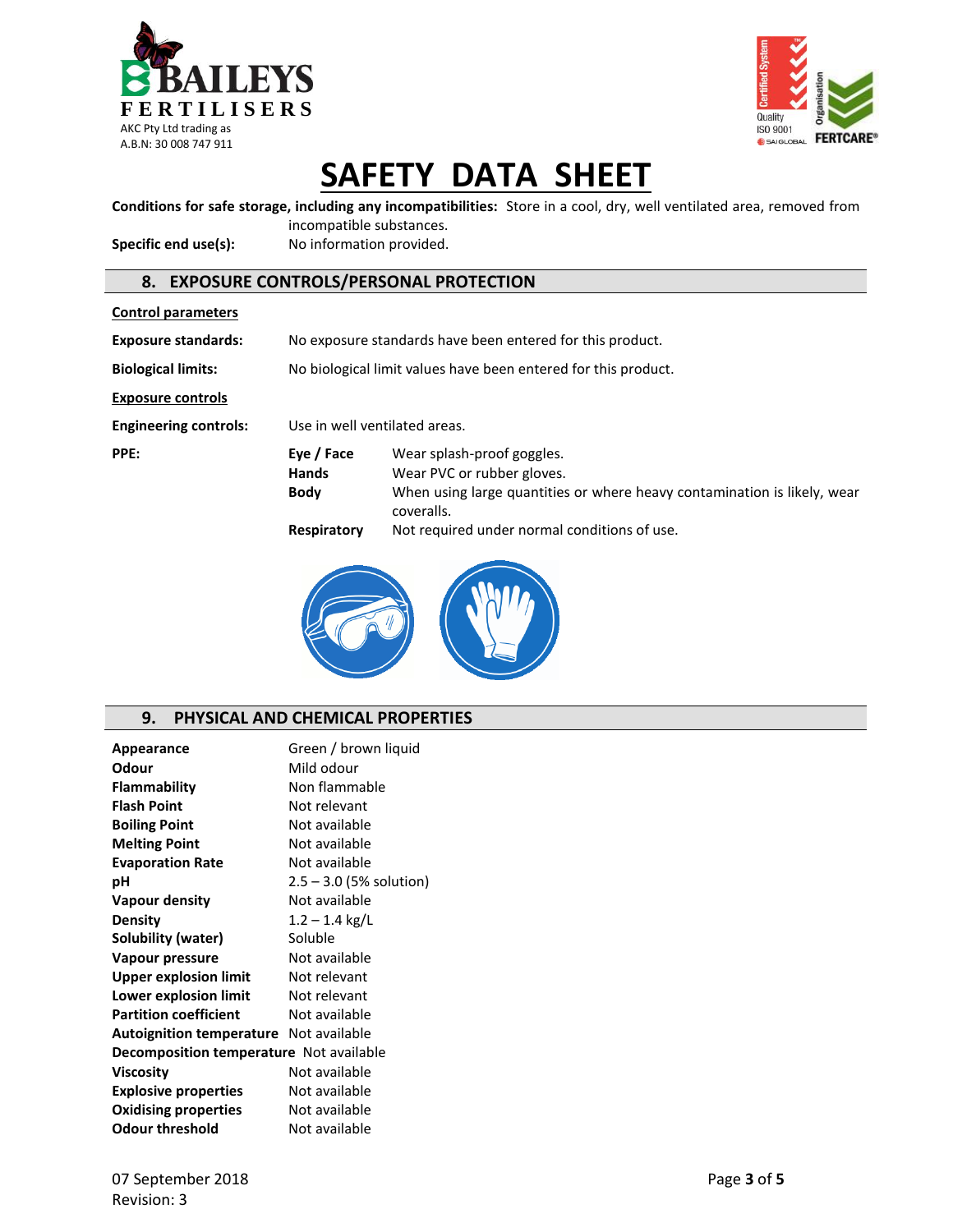



| <b>10. STABILITY AND REACTIVITY</b>                                                        |                                                                                |  |  |
|--------------------------------------------------------------------------------------------|--------------------------------------------------------------------------------|--|--|
| <b>Reactivity:</b>                                                                         | Carefully review all information provided in sections 10.2 to 10.6.            |  |  |
| <b>Chemical stability:</b>                                                                 | Stable under recommended conditions of storage.                                |  |  |
|                                                                                            | Possibility of hazardous reactions: Polymerization is not expected to occur.   |  |  |
| <b>Conditions to avoid:</b>                                                                | Avoid heat, sparks, open flames and other ignition sources.                    |  |  |
| Incompatible materials:                                                                    | Incompatible with combustible materials, and reducing agents (e.g. sulphites). |  |  |
| Hazardous decomposition products: May evolve nitrogen oxides when heated to decomposition. |                                                                                |  |  |

### **11. TOXICOLOGICAL INFORMATION**

No adverse health effects are expected if the product is handled in accordance with this SDS and the product label. Symptoms or effects that may arise if the product is mishandled and overexposure occurs are:

| <b>Acute toxicity:</b>    | Based on available data, the classification criteria are not met.                               |  |  |
|---------------------------|-------------------------------------------------------------------------------------------------|--|--|
| Skin:                     | Irritating to the skin. Contact may result in irritation, redness, pain, rash and dermatitis.   |  |  |
| Eye:                      | Irritating to the eyes. Contact may results in irritation, lacrimation, pain and redness.       |  |  |
| Sensitisation:            | Not classified as causing skin or respiratory sensitisation.                                    |  |  |
| <b>Mutagenicity:</b>      | Not classified as a mutagen.                                                                    |  |  |
| Carcinogenicity:          | Not classified as a carcinogen.                                                                 |  |  |
| <b>Reproductive:</b>      | Not classified as a reproductive toxin.                                                         |  |  |
| $STOT$ – single exposure: | Over exposure may result in irritation of the nose and throat, with coughing.                   |  |  |
|                           | <b>STOT – repeated exposure:</b> Not classified as causing organ damage from repeated exposure. |  |  |
| <b>Aspiration:</b>        | Not classified as causing aspiration.                                                           |  |  |

### **12. ECOLOGICAL INFORMATION**

**Toxicity:** No information provided.

**Persistence and degradability:** No information provided.

**Bioaccumulative potential:** No information provided.

**Mobility in soil:** No information provided.

**Other adverse effects:** Plant nutrients may be beneficial to plants at low levels, however high levels may cause reduced growth or burns in sensitive species. Excess may be washed through soil to waterways. Nutrients released to waterways may cause algal blooms, with potential for toxic effects on aquatic organisms.

#### **13. DISPOSAL CONSIDERATIONS**

**Disposal:** Dispose of in accordance with local regulations, to an approved landfill site. Do not incinerate.

### **14. TRANSPORT INFORMATION**

#### **NOT CLASSIFIED AS A DANGEROUS GOOD BY THE CRITERIA OF THE ADG CODE, IMDG or IATA**